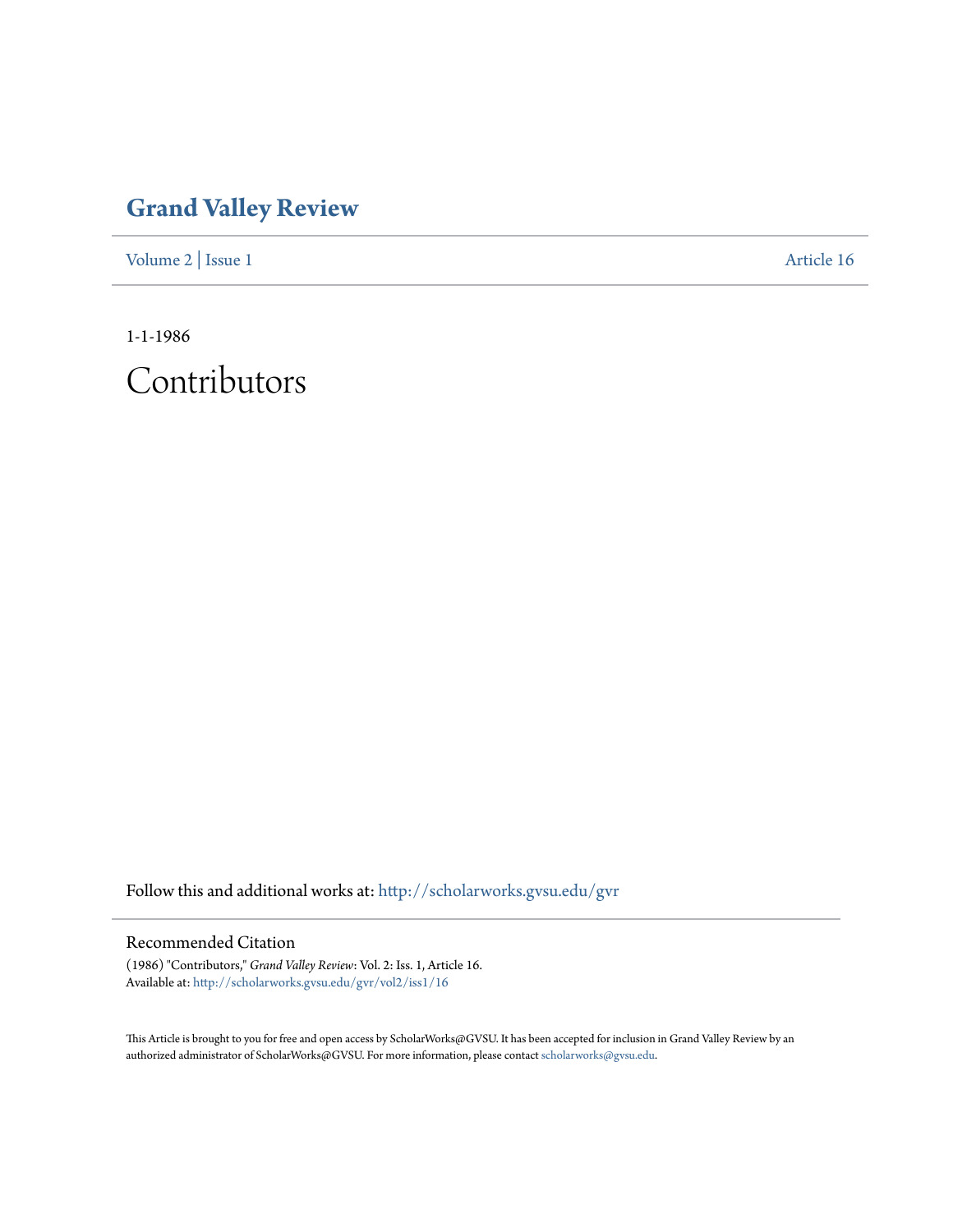## **Contributors**

Theodore Berland, Associate Professor in the School of Communications, teaches journalism and mass communications. He is the author of numerous books and many newspaper and magazine articles.

Pat Bridges, Adjunct Instructor with the English Department, is a poet now living in Grand Rapids. Before pursuing her graduate studies in Oregon, she received her B.S. from William James College in 1982.

William Buchanan, Adjunct Instructor with the English Department, has taught music, literature, languages, religious studies and social studies at a number of schools in the United States and in France.

Barry Castro is Professor of Management and Assistant Dean at the Seidman School of Business at Grand Valley State College.

Gilbert Davis, Professor of English, is a member of the Friends of the Opera of Grand Rapids.

Virginia L. Gordon, the Administrative Assistant for the Dean, Arts and Humanities Division, Grand Valley State College, is also a freelance writer. "The Queen of Diamond Lake" was awarded Best Entry, Short Story, by the Western Michigan Historical Society in 1985.

Ben Lockerd, Assistant Professor of English, is Director of the Supplemental Writing Skills program. He received a Bachelor of Science degree in zoology at the University of Wyoming.

Stephen T. Margulis joined the faculty of the Seidman School of Business in 1986. He is the Eugene Eppinger/BIFMA Professor of Facilities Management under a grant from the Business and Institutional Furniture Manufacturer's Association of Grand Rapids.

Ben Mitchell, an Adjunct Instructor for the English Department, is a poet now based in Kalamazoo.